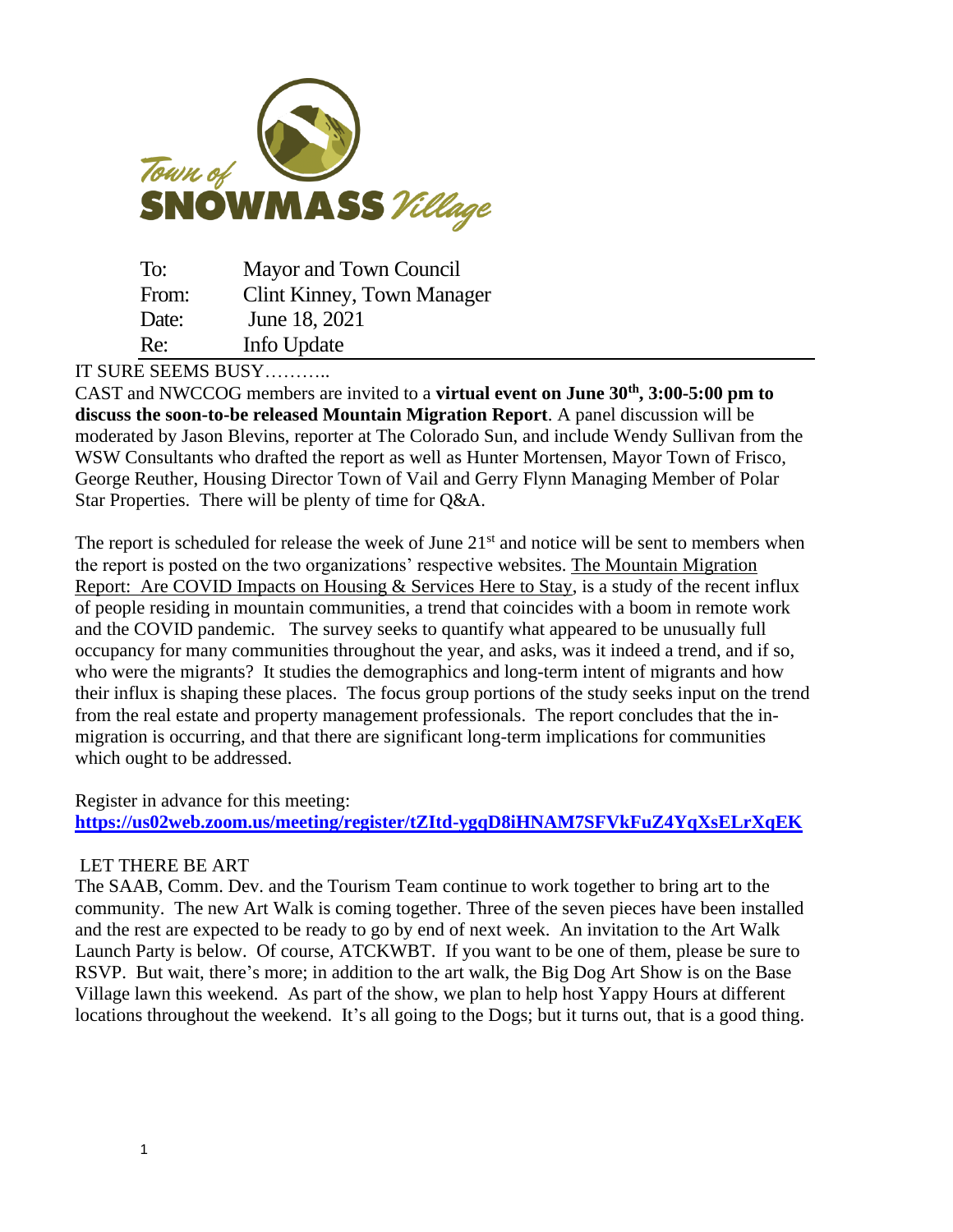

5:30-7:30pm **You're Invited! Straight Line Studio, Snowmass Base Village Snowmass Art Walk** Enjoy music, light bites, and beverages, meet with the seven featured local artists debuting work for<br>the Snowmass Art Walk, and take a stroll around the Village to see the new pieces **Launch Party** The State of Sixth State and State of the State of Sixth State of Sixth State Please RSVP to sstockey@gosnowmass.com by EOD on Wednesday, June 23<br>\*Free parking in the Base Village Parking Garage

## THURSDAY NIGHT CONCERTS

- Both Travis and I will be out of the office at the end of next week attending a how to be a better bureaucrat training in Glenwood. If you need one of us, please call our cells.
- There was a vaccine clinic in the Village today. With over 70% of Pitkin County residents already vacinated, the marketing of this clinic was heavily aimed at folks that work here in the Village but may not live here. No word yet on how successful it was.
- While masks are still required to ride our public transportation system, the CDC announced this week that it has amended its Face Mask Order to NOT require people to wear a mask in outdoor areas while waiting to ride the bus.
- Staff met with the Tourism Advisory Board(MGS&E) this week to begin discussions about a potential parking management plan going into effect for the numbered lots next summer. It was a good kick off meeting with lots of discussions still to come. As one board member observed; having lots of people (and their cars) in town during the Summer is a good problem to have. It is a complex issues, but one we are very willing to examine and address.
- We continuing to decipher federal rules and requirements to discern what string are attached to the American Rescue Plan grants funds we received. Before we spend any of the dollars, we want to make sure any proposed expense is in-line with federal requirements.
- Pitkin County is leading an effort to update the Sky Mountain Park Master Plan. The current plan is about 9-10 years old. Obviously, this plan is critical to the Village, so we will monitor it and be sure to keep the Council updated as it progresses.
- The Recreation Center is Busy (yes that is with a capital b). Swim lessons are full, summer camp is full and pickleball is fun. Even without the Mountain Bike camp, we are planning to meet our budget projections.
- The Planning Commission wrapped up it review of the Comprehensive Plan this week. They are expected to finalize their comments with a resolution at their next meeting.
- In case you haven't been out and about lately, it is busy in the community. Because of the demand (and likely the decreased supply) room rates are exceptionally high compared to our average. It has been described as almost an irrational exuberance. Next summer when the supply of rooms returns to normal and international travel opens up again, we should expect a bit of decrease in summer business. But in the meantime, business is looking up.